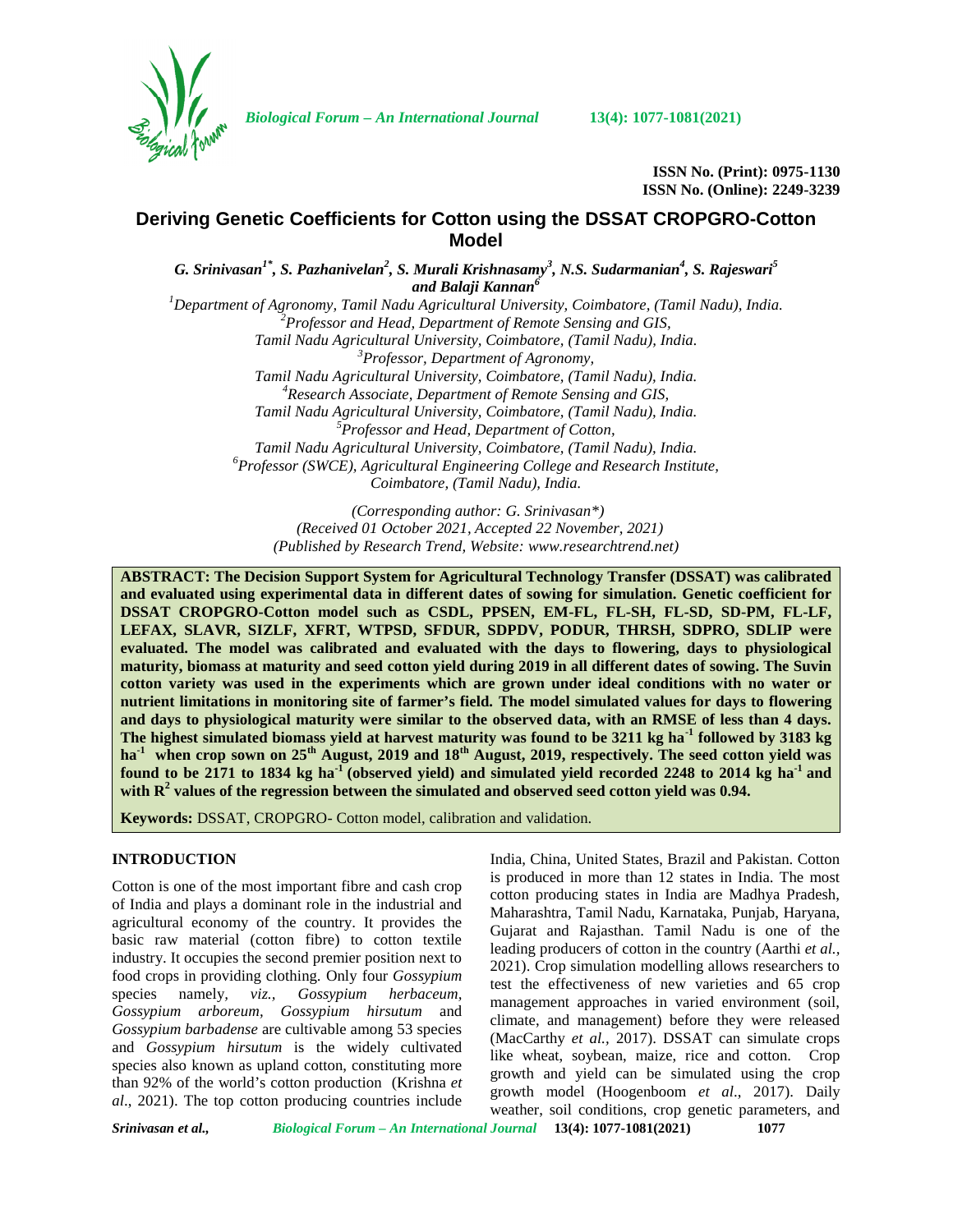management information are some of the most basic variables necessary for model implementation. Crop genetic characteristics are used to classify and differentiate different crop varieties. Due to the difficulty of obtaining crop genetic characteristics by measurement, accurate estimation is required for model application (He *et al*., 2010). The "trial-and-error" method was used to calculate the genetic coefficients of the cultivar in the CROPGRO models (Hunt *et al*., 1993). For DSSAT model implementation, calculating crop genetic parameters quickly and accurately has been a focused (He *et al.,* 2009, Van *et al*., 2013). The study's was conducted to determine the performs of DSSAT CROPGRO-Cotton model in simulating growth and yield of Suvin cotton.

# **MATERIALS AND METHODS**

DSSAT CROPGRO-Cotton model calibration was carried in the selected monitoring site of farmer's field during July, 2019 to January, 2020. The selected monitoring site is located in the Salem district of Tamil Nadu at 11° 30′ N, 78° 47′E and at an altitude of 148 m AMSL.

## *A. Selection of Cotton variety and Data collection*

Suvin cotton variety was chosen with six different dates of sowing to simulate growth and seed cotton yield. DSSAT CROPGRO-Cotton Model (version 4.7.5) was used in this study and the data was collected according to technical reports of the software. Plant physiological observations are recorded to create data sets. To create weather file daily maximum and minimum air temperature (°C), precipitation (mm), Relative Humidity (%) and solar radiation (MJ  $m^{-2}$  day<sup>-1</sup>) were needed throughout growing season. Model requires soil

data such as soil class, texture, bulk density, organic carbon percent, sand percent, silt percent, clay percent, pH, and cation exchange capacity in the surface layer and subsurface layer were needed to create SBuild. Crop management data (XBuild) such as planting method, planting date, plant density, row spacing, fertilizer application, irrigation data, harvesting date, harvesting method, seed cotton yield  $m<sup>2</sup>$ , and leaf area index were gathered.

### *B. Crop management*

Cotton was sown in the winter season for the study area. The Suvin cotton was sown at the one third of ridges evenly at one meter apart with plant to plant to spacing of 60 cm. The crop was grown without any water stress condition throughout the cropping season. Fertilizer application (NPK 80:40:40 kg ha<sup>-1</sup>), weeding, plant protection measures are considered as per the TNAU crop protection guide.

#### *C. Model description*

The model used in the study was DSSAT CROPGRO- Cotton Model (version 4.7.5) and the detailed description of the CROPGRO-Cotton of DSSAT can be found in Jones *et al*. (2003). The model can simulate growth and yield components as a function of soil and weather conditions, crop management practices, and variety characteristics. The model uses a standardized system for model inputs and outputs that have been described elsewhere (Anothai *et al*., 2008; Paz *et al*., 1998). The input system enables the user to select crop genotype (variety), weather, soil, and management data appropriate to experiment being simulated. Required crop genetic inputs for CROPGRO-Cotton are given in Table 1.

| Coefficient  | <b>Description</b>                                                                                    |
|--------------|-------------------------------------------------------------------------------------------------------|
| <b>CSDL</b>  | Critical Short Day Length below which reproductive development progresses with no day length effect   |
|              | (for short day plants) (hour)                                                                         |
| <b>PPSEN</b> | Slope of the relative response of development to photoperiod with time(positive for short day plants) |
|              | (1/hour)                                                                                              |
| EM-FL        | Time between plant emergence and flower appearance (R1) (photothermal days)                           |
| FL-SH        | Time between first flower and first pod (R3) (photothermal days)                                      |
| FL-SD        | Time between first flower and first seed (R5) (photothermal days)                                     |
| SD-PM        | Time between first seed $(R5)$ and physiological maturity $(R7)$ (photothermal days)                  |
| <b>FL-LF</b> | Time between first flower (R1) and end of leaf expansion (photothermal days)                          |
| <b>LFMAX</b> | Maximum leaf photosynthesis rate at 30 C, 350 vpm $CO_2$ , and high light (mg $CO_2/m^2$ -s)          |
| <b>SLAVR</b> | Specific leaf area of cultivar under standard growth conditions $\text{cm}^2/\text{g}$ )              |
| <b>SIZLF</b> | Maximum size of full leaf (three leaflets) $(cm2)$                                                    |
| <b>XFRT</b>  | Maximum fraction of daily growth that is partitioned to seed $+$ shell                                |
| <b>WTPSD</b> | Maximum weight per seed (g)                                                                           |
| <b>SFDUR</b> | Seed filling duration for pod cohort at standard growth conditions (photothermal days)                |
| <b>SDPDV</b> | Average seed per pod under standard growing conditions                                                |
| <b>PODUR</b> | Time required for cultivar to reach final pod load under optimal conditions (photothermal days)       |
| <b>THRSH</b> | Threshing percentage. The maximum ratio of (seed/(seed + shell)) at maturity. Causes seeds to stop    |
|              | growing as their dry weight increases until the shells are filled in a cohort.                        |
| <b>SDPRO</b> | Fraction protein in seeds $(g(\text{protein})/g(\text{seed}))$                                        |
| <b>SDLIP</b> | Fraction oil in seeds $(g(oil)/g(seed))$                                                              |

**Table 1: Definition of DSSAT CROPGRO-Cotton genotype specific parameters.**

*Srinivasan et al., Biological Forum – An International Journal* **13(4): 1077-1081(2021) 1078**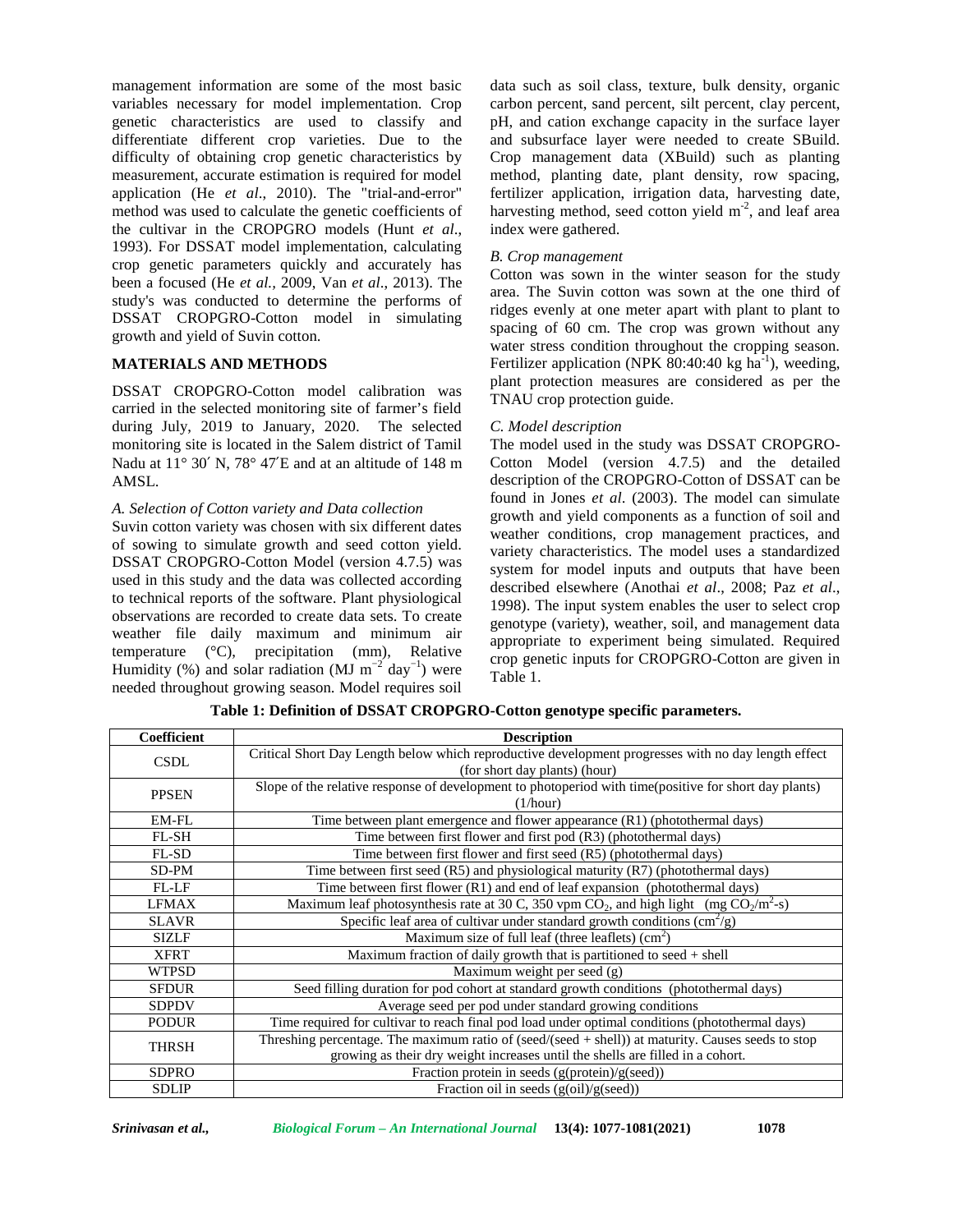*D. Initialization of soil, weather and management parameters*

In DSSAT models, genotype-specific parameters (GSPs) are unique to each cultivar and allow the model to mimic the performance of several cultivars under a variety of soil, weather, and management conditions (Hunt *et al*., 1993). There are three input files were created in DSSAT to run model namely, Weather file; Soil file: S-Build program; Experimental data file: XBuild program and crop management data

## *E. DSSAT CROPGRO-Cotton Model calibration and validation*

Default values in DSSAT were utilised to estimate genetic coefficients for the Suvin cotton variety. Then the variety coefficient values are modified in relation to each simulated and observed measurement. The model algorithm then examines the output file, deciding whether to increase or decrease the value of the predicted coefficient based on the difference between simulated and observed variables. Validation is the process of comparing model simulation results with several criteria were used to quantify the differences between observed and simulated data. The methodology of DSSAT CROPGRO-Cotton model was presented in the Fig. 1. *D.* Initialization of soil, weather and management F. S. The Constraines of the most signation in the most section cultivars and allow the model A la management of a vertical cultivars under a value of a similar term of a genetic coefficients for the Suvin cotton variety. Then<br>the variety coefficient values are modified in relation to<br>each simulated and observed measurement. The model<br>algorithm then examines the output file, deciding<br>whethe



**Fig. 1.** Methodology of DSSAT CROPGRO-Cotton.

#### *F. Statistical Approach of Model Evaluation*

The root mean square error (RMSE) denotes the good fit for each observation (Wallach and Goffinet, 1987). A larger RMSE means high deviation of the simulated values from the observed values and indicates low performance (Wallach and Goffinet, 1989; Loague and Green, 1991) and *vice versa,* represented in Table 2. t mean square error (RMSE) denotes the good<br>ach observation (Wallach and Goffinet, 1987).<br>r RMSE means high deviation of the simulated<br>from the observed values and indicates low<br>ance (Wallach and Goffinet, 1989; Loague and

| Table 2: Root Mean Square Error (RMSE) values |  |
|-----------------------------------------------|--|
| and their performance.                        |  |

| <b>Root Mean Square Error</b><br>(RMSE) values | <b>Model prediction</b><br><b>Performance</b> |  |  |
|------------------------------------------------|-----------------------------------------------|--|--|
| $<$ 10%                                        | Excellent                                     |  |  |
| $>10-20%$                                      | Good                                          |  |  |
| $>20\%$                                        | Medium                                        |  |  |
| $>30\%$                                        | Poor                                          |  |  |

RMSE=
$$
\left[\frac{\sum_{i=1}^{n}(Pi-Oi)^2}{n}\right]^{\frac{1}{2}}
$$
  
NRMSE  $\frac{RMSE}{Oi} \times 100$ 

NRMSE  $\frac{n_{MSE}}{0i} \times 100$ <br>where, P - Predicted data, O - Observed data and n - the number of observations

### **RESULTS AND DISCUSSION DISCUSSION**

Suvin cultivar was used to evaluate the genetic coefficients and the model was validated for different planting days. For the evaluation of genetic coefficients, the DSSAT model was calibrated using various data sets on phenology, days to flowering and physiological maturity biomass, and seed cotton yield. Genetic coefficients from calibration experiments are shown in Table 3. Suvin cultivar was used to evaluate the genetic coefficients and the model was validated for different planting days. For the evaluation of genetic coefficients, the DSSAT model was calibrated using various data sets on ph

|  |  | Table 3: Calibrated genetic coefficient of Suvin Cotton - DSSATCROPGRO-Cotton model. |
|--|--|--------------------------------------------------------------------------------------|
|--|--|--------------------------------------------------------------------------------------|

|         | CSDL                 | PPSEN     | <b>EM-FL</b> | <b>FL-SH</b> | <b>FL-SD</b> | SD-PM        | <b>FL-LF</b> | LFMAX        | <b>SLAVR</b>  |
|---------|----------------------|-----------|--------------|--------------|--------------|--------------|--------------|--------------|---------------|
| Suvin   | $\mathcal{L}$<br>لىك | $_{0.01}$ | 74           |              |              | 45           | ---          | 1.01         | 170           |
| variety | <b>SIZLF</b>         | XFRT      | <b>WTPSD</b> | <b>SFDUR</b> | <b>SDPDV</b> | <b>PODUR</b> | <b>THRSH</b> | <b>SDPRO</b> | <b>SDLIP</b>  |
|         | $\sim$<br>LL         | 0.66      | 0.09         | $\sim$<br>ວວ | 20           | 10           | 68           | 0.153        | ስ 1ኅ<br>v. LZ |

For validation, information for key phenological events such as days to flowering, days to physiological maturity, seed cotton yield and biomass at harvest are utilized and represented in Table 4.

#### *A. Days to flowering to flowering*

The observed days to flowering for Suvin cotton are 66, The observed days to flowering for Suvin cotton are 66, 68, 67, 68, 67 and 68, whereas the model simulated 67, 68, 67, 68, 67 and 68, whereas the model simulated 67, 157, 158, 15<br>69, 69, 70, 71 and 72 days, respectively (Table 4). The in Table 4. RMSE was found to 1 for  $28<sup>th</sup>$  July 28, 2019 and  $11<sup>th</sup>$ August, 2019. This showed that model performance was found to be good for Suvin cotton cultivar for all different dates of sowing for simulation of days to flowering. The difference between observed and

simulated values for flowering and physiological maturity dates over the control treatment was two days, according to Ortiz *et al*., (2009).

#### *B. Days to Physiological maturity*

The Suvin cultivar matured in 153, 155, 154, 156, 156, 156, and 157 days whereas the model simulated 154, 157, 158, 158, 159 and 160 days, respectively as sown in Table 4. The model's simulation performance in terms of days to maturity was found to be the best, with an RMSE of less than 10%. Similarly, Singh *et al.*, (1994); Soler *et al.*, (2007) reported the results of maize phenological stages simulated by the crop growth model. ays to flowering, days to physiological maturity dates over the control treatment was two days,<br>eed cotton yield and biomass at harvest are according to Ortiz *et al.*, (2009).<br>represented in Table 4. B. Days to Physiolog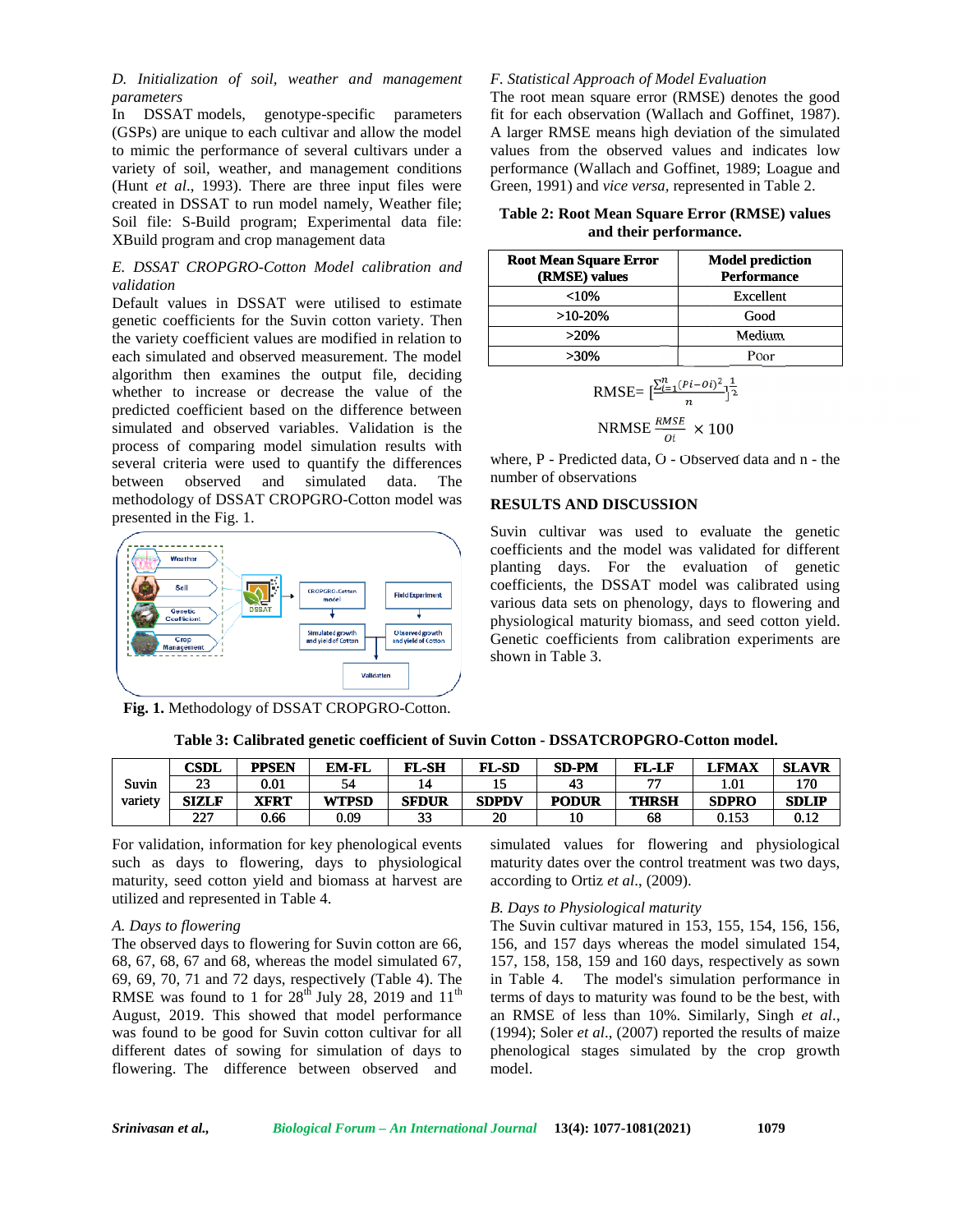

**Fig. 2.** Validation of simulated (DSSAT) and observed seed cotton yield.

## **Table 4: Observed and predicted days to flowering, days to physiological maturity seed cotton yield, biomass yield at harvest (kg ha-1) at harvest maturity under different planting dates.**

| <b>Day After Planting</b>                | <b>Observed Value</b>           | <b>Simulated</b><br><b>Value</b> | <b>RMSE</b>    | <b>NRMSE</b> |
|------------------------------------------|---------------------------------|----------------------------------|----------------|--------------|
|                                          | $28th$ July, 2019               |                                  |                |              |
| Days to flowering                        | 66                              | 67                               | 1              | 1.52         |
| Days to Physiological maturity           | 153                             | 154                              | $\mathbf{1}$   | 0.65         |
| Seed cotton yield $(kg ha^{-1})$         | 2048                            | 2119                             | 71             | 3.47         |
| Biomass yield at harvest $(kg ha-1)$     | 2846                            | 3021                             | 175            | 6.15         |
|                                          | 11 <sup>th</sup> August, 2019   |                                  |                |              |
| Days to flowering                        | 68                              | 69                               | 1              | 1.47         |
| Days to Physiological maturity           | 155                             | 157                              | $\overline{c}$ | 1.29         |
| Seed cotton yield $(kg ha-1)$            | 2106                            | 2201                             | 95             | 4.51         |
| Biomass yield at harvest $(kg ha-1)$     | 2983                            | 3144                             | 161            | 5.40         |
|                                          | 18 <sup>th</sup> August, 2019   |                                  |                |              |
| Days to flowering                        | 67                              | 69                               | 2              | 2.99         |
| Days to Physiological maturity           | 154                             | 158                              | $\overline{4}$ | 2.60         |
| Seed cotton yield $(kg ha^{-1})$         | 2155                            | 2228                             | 73             | 3.39         |
| Biomass yield at harvest $(kg ha-1)$     | 2934                            | 3183                             | 249            | 8.49         |
|                                          | $25th$ August, 2019             |                                  |                |              |
| Days to flowering                        | 68                              | 70                               | 2              | 2.94         |
| Days to Physiological maturity           | 156                             | 158                              | $\overline{2}$ | 1.28         |
| Seed cotton yield $(kg ha^{-1})$         | 2171                            | 2248                             | 77             | 3.55         |
| Biomass yield at harvest $(kg ha-1)$     | 3062                            | 3211                             | 149            | 4.87         |
|                                          | 8 <sup>th</sup> September, 2019 |                                  |                |              |
| Days to flowering                        | 67                              | 71                               | $\overline{4}$ | 5.97         |
| Days to Physiological maturity           | 156                             | 159                              | 3              | 1.92         |
| Seed cotton yield (kg ha <sup>-1</sup> ) | 1982                            | 2070                             | 88             | 4.44         |
| Biomass yield at harvest $(kg ha-1)$     | 2877                            | 2956                             | 79             | 2.75         |
|                                          | 15th September, 2019            |                                  |                |              |
| Days to flowering                        | 68                              | 72                               | 4              | 5.88         |
| Days to Physiological maturity           | 157                             | 160                              | 3              | 1.91         |
| Seed cotton yield $(kg ha-1)$            | 1834                            | 2014                             | 180            | 9.81         |
| Biomass yield at harvest $(kg ha-1)$     | 2462                            | 2877                             | 415            | 16.86        |

*C. Seed cotton yield and biomass at harvest*

The seed cotton yield was found to be 2171 to 1834 kg ha<sup>-1</sup>(observed) and simulated yield recorded 2248 to 2014 kg ha<sup>-1</sup>. The  $R^2$  values of the regression between DSS the simulated and observed seed cotton yield was 0.94. These results are supported by Torre *et al*. (2021) for rice, Patil and Patel (2017) for chick pea, Kumar *et al*. (2017) for cotton, Venkatesan and Pazhanivelan (2018); Angel *et al.,* (2019) for maize, Deiveegan and

Pazhanivelan (2016); Setiyono, (2019); Thirumeninathan *et al*., (2021) for groundnut and Sabarinathan *et al*., (2021) for sorghum. The highest DSSAT simulated biomass yield at harvest maturity was found to be  $3211 \text{ kg ha}^{-1}$  when the crop was sown during  $25<sup>th</sup>$  August, 2019 followed by 3183 and 3144 kg ha<sup>-1</sup> with sowing dates on  $18^{th}$  August and  $11^{th}$ August, 2019, respectively.

*Srinivasan et al., Biological Forum – An International Journal* **13(4): 1077-1081(2021) 1080**